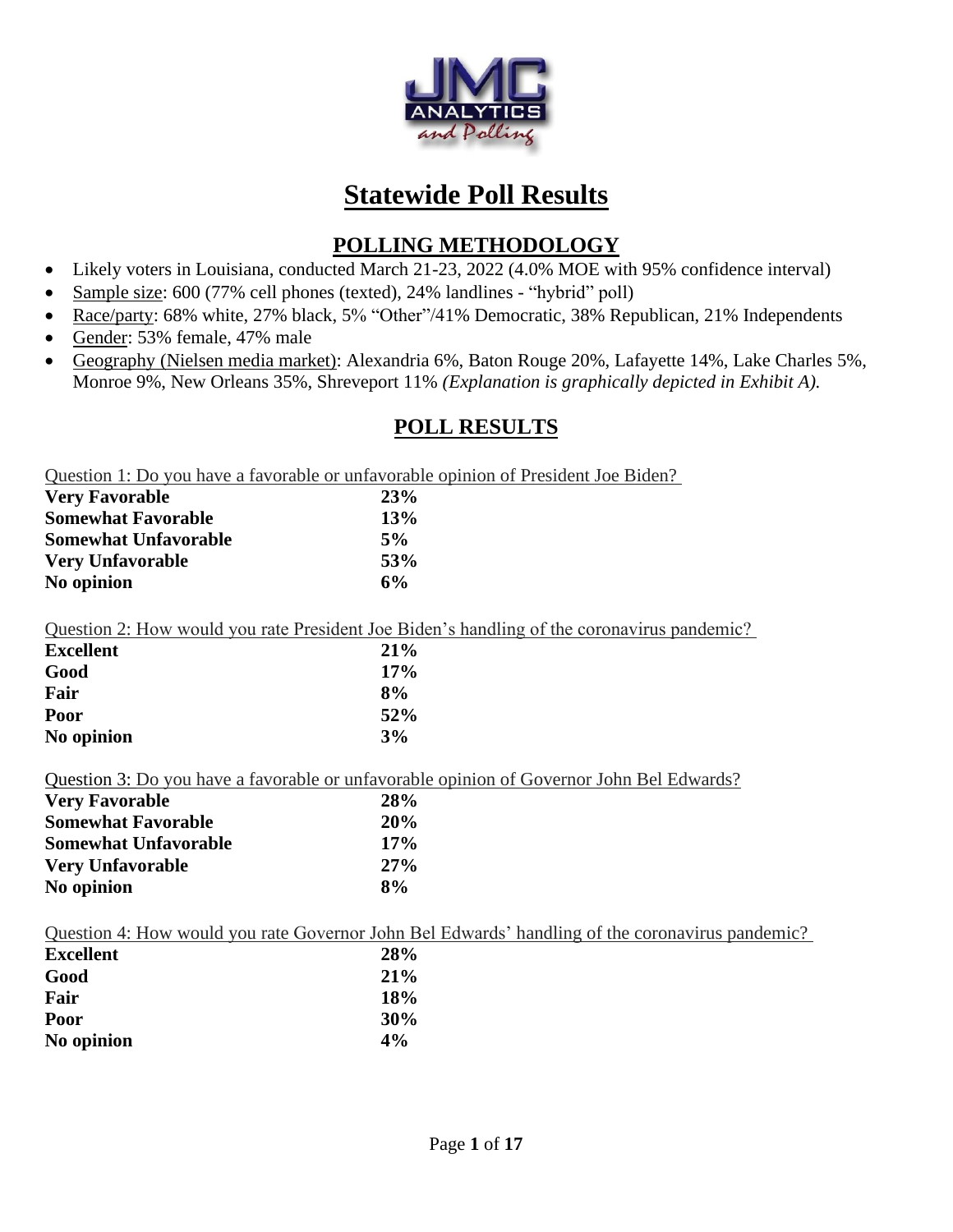Question 5: Do you have a favorable or unfavorable opinion of US Senator Bill Cassidy?

| <b>Very Favorable</b>       | $12\%$     |
|-----------------------------|------------|
| <b>Somewhat Favorable</b>   | 26%        |
| <b>Somewhat Unfavorable</b> | <b>19%</b> |
| <b>Very Unfavorable</b>     | 30%        |
| No opinion                  | 13%        |

Question 6: Do you have a favorable or unfavorable opinion of US Senator John Kennedy? **Very Favorable 36% Somewhat Favorable 17% Somewhat Unfavorable 9% Very Unfavorable 29%**

Question 7: In the upcoming U.S. Senate race, are you more likely to vote for the Republican or Democratic candidate?

| <b>Republican Candidate</b> | 51\% |
|-----------------------------|------|
| <b>Democratic Candidate</b> | 33%  |
| <b>Undecided</b>            | 16%  |

**No opinion 10%**

Question 8: If the election for U.S. Senate were held today, which candidate would you support? *(Party affiliations* 

| of candidates mentioned) |       |
|--------------------------|-------|
| <b>Kennedy</b> (Rep)     | 53%   |
| <b>Chambers</b> (Dem)    | 14%   |
| <b>Mixon</b> (Dem)       | $7\%$ |
| <b>Steib</b> (Dem)       | 3%    |
| <b>Undecided</b>         | 23%   |

Question 9: In next year's Governor's race, are you more likely to vote for the Republican or Democratic candidate?

| <b>Republican Candidate</b> | <b>50%</b> |
|-----------------------------|------------|
| <b>Democratic Candidate</b> | 33%        |
| Undecided                   | 17%        |

Question 10: If the election for Governor were held today, which candidate would you support? *(Party affiliations* 

| of candidates mentioned) |       |
|--------------------------|-------|
| <b>Kennedy</b> (Rep)     | 22%   |
| <b>Broome</b> (Dem)      | 14%   |
| <b>Landry</b> (Rep)      | 11%   |
| <b>Cassidy</b> (Rep)     | 10%   |
| <b>Nungesser (Rep)</b>   | $7\%$ |
| <b>Smith (Dem)</b>       | 4%    |
| <b>Hewitt</b> (Rep)      | 2%    |
| <b>Schroder</b> (Rep)    | $1\%$ |
| <b>Undecided</b>         | 29%   |

|  |  |  |  | Question 11: To ensure that our survey responses are most accurate, are you male or female? |  |  |  |
|--|--|--|--|---------------------------------------------------------------------------------------------|--|--|--|
|  |  |  |  |                                                                                             |  |  |  |

| Female      | 53% |
|-------------|-----|
| <b>Male</b> | 47% |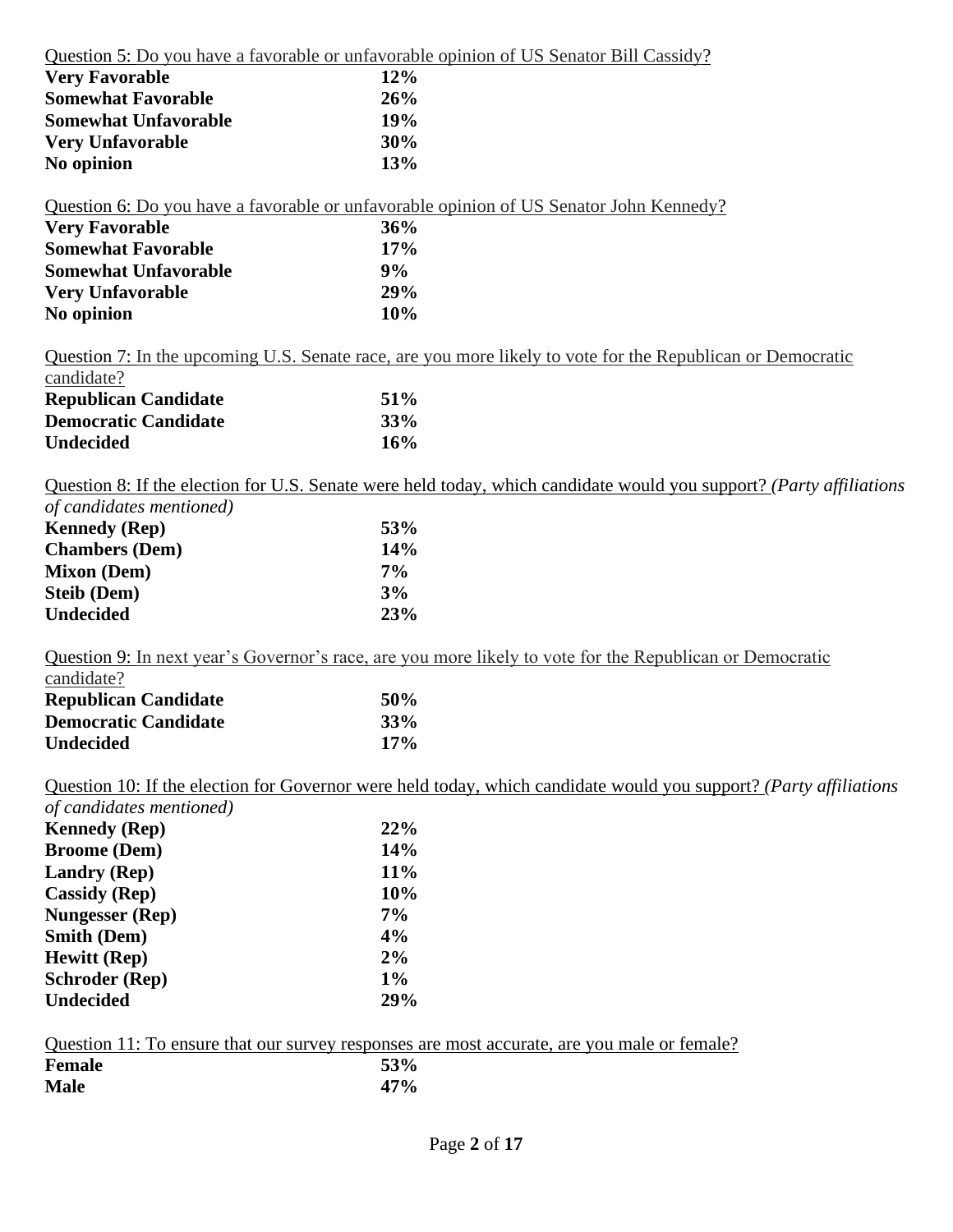# **SUMMARY**

JMC Analytics and Polling was commissioned to conduct this poll for private subscribers. There are three main takeaways from this poll: (1) The mood of Louisianians is negative, and that pessimistic mood has varying impacts on the approval ratings of Louisiana's top officeholders, (2) an absolute majority of voters prefers Republican candidates both for this year's Senate race and next year's Governor's race, and (3) Senator Kennedy is in good shape for his re-election race in November.

For context, in recent months, both inflation and high gas prices have become part of the electoral landscape. Similarly, the re-emergence this past winter of the coronavirus pandemic through the omicron wave (which caused an 11-fold increase in hospitalizations in one month's time) hasn't helped either. All of these events (as well as the Russian invasion of Ukraine) have directly impacted opinions about President Biden and (indirectly) Governor Edwards. While President Biden only received 40% of the Louisiana vote in 2020, his approval rating (at 58-36% negative) is even worse. Similarly, his handling of the coronavirus pandemic (at 60-38% negative) gets similarly poor marks.

While Governor Edwards' numbers are somewhat better than President Biden's (at 48-44% approval), he only gets 49-48% approval for his handling of the coronavirus pandemic, despite the fact that he (1) didn't reimpose any restrictions during the omicron wave, and (2) he recently ended the "public health emergency."

The basic contours of support for both U.S. senators are noticeably different. Senator Cassidy is underwater (49- 38% unfavorable), while Senator Kennedy has a 53-38% approval rating.

Senator Kennedy's approval rating puts him in a strong position for his re-election race: he gets an absolute (53%) majority against three announced Democratic opponents. And with 9% of Republicans' being undecided (as well as 23% of white Independents), he still has room for further electoral improvement.

An important contextual piece of information regarding next year's Governor's race is that for BOTH the Governor and the Senate races, absolute majorities of voters prefer a Republican over a Democratic candidate (50- 33% Republican for governor, 51-33% for senator). Similarly, in the ballot test for governor, 53% of the vote went to a Republican candidate, with John Kennedy currently taking the lead **- no other Republican candidate polled higher than 11%.** Sharon Weston Broome currently is the top polling Democrat (at 14%), while Gary Smith is polling at 4%. However, with 29% undecided and an evolving candidate field, a lot can and will change about this race before qualifying.

In summary, voters are in a negative mood, and that is generally hurting the Democrats here in the state, although Senator Cassidy has (for different reasons) seen a downtick in his approval ratings as well.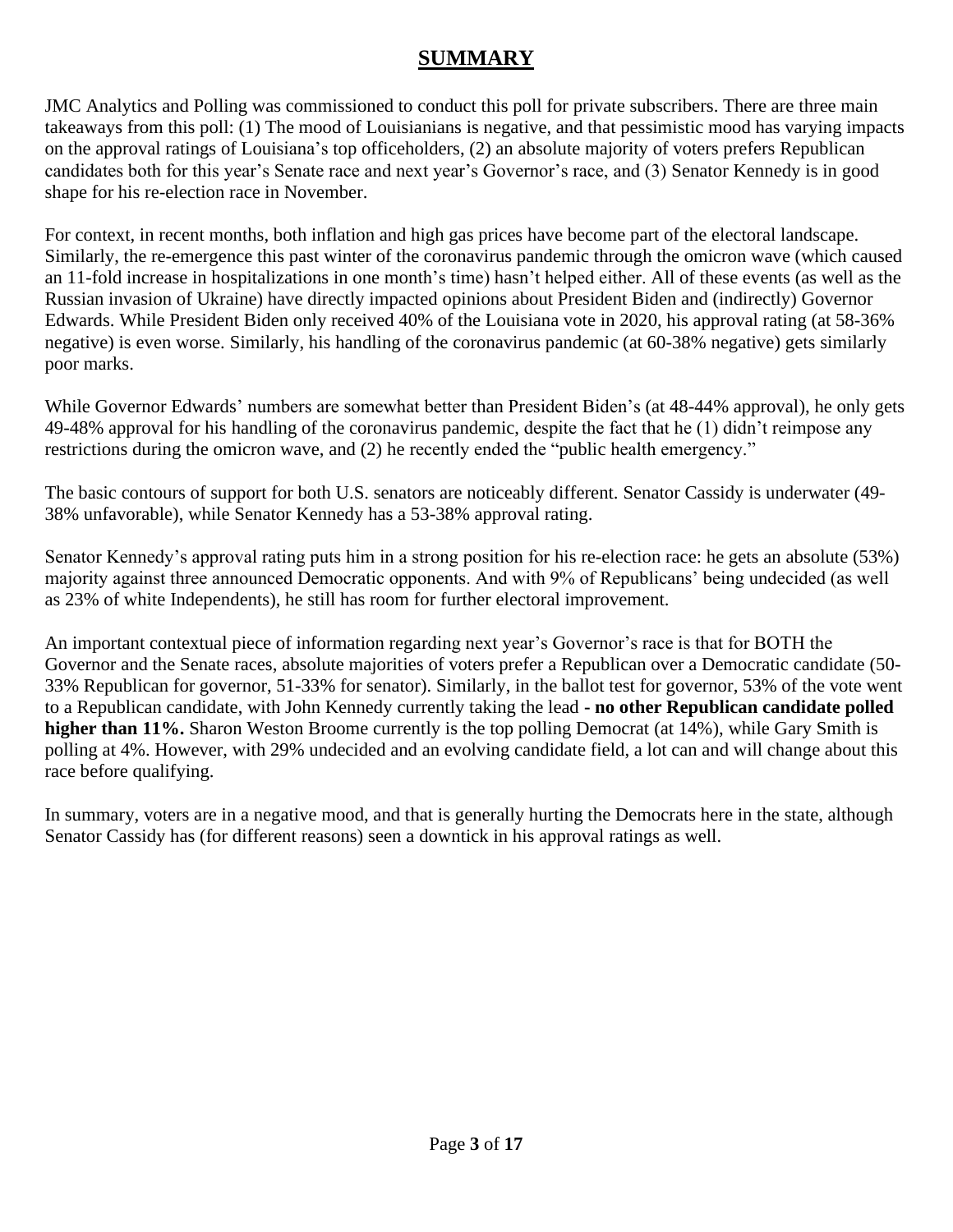# **CROSSTABS**

#### *Question 1 – President Biden favorability*

|                           |                        | Race Name    |       |       |       |
|---------------------------|------------------------|--------------|-------|-------|-------|
|                           |                        | <b>Black</b> | Other | White | Total |
| <b>Biden favorability</b> | 1 Very Favorable       | 45%          | 22%   | 14%   | 23%   |
|                           | 2 Somewhat Favorable   | 22%          | 13%   | 9%    | 13%   |
|                           | 3 Somewhat Unfavorable | 4%           | 6%    | 6%    | 5%    |
|                           | 4 Very Unfavorable     | 18%          | 50%   | 67%   | 53%   |
|                           | 5 No Opinion           | 11%          | 9%    | 4%    | 6%    |
| <b>Total</b>              |                        | 100%         | 100%  | 100%  | 100%  |

|                           |                        | <b>DEM</b> | <b>OTHER</b> | <b>REP</b> | Total |
|---------------------------|------------------------|------------|--------------|------------|-------|
| <b>Biden favorability</b> | 1 Very Favorable       | 41%        | 17%          | 6%         | 23%   |
|                           | 2 Somewhat Favorable   | 22%        | 12%          | 4%         | 13%   |
|                           | 3 Somewhat Unfavorable | 5%         | 7%           | 4%         | 5%    |
|                           | 4 Very Unfavorable     | 23%        | 54%          | 84%        | 53%   |
|                           | 5 No Opinion           | 8%         | 10%          | 2%         | 6%    |
| <b>Total</b>              |                        | 100%       | 100%         | 100%       | 100%  |

|              |                        | Region     |              |           |         |        |                |            |       |
|--------------|------------------------|------------|--------------|-----------|---------|--------|----------------|------------|-------|
|              |                        |            | <b>Baton</b> |           | Lake    |        | <b>New</b>     |            |       |
|              |                        | Alexandria | Rouge        | Lafayette | Charles | Monroe | <b>Orleans</b> | Shreveport | Total |
| <b>Biden</b> | 1 Very Favorable       | 36%        | 20%          | 21%       | 17%     | 30%    | 24%            | 16%        | 23%   |
| favorability | 2 Somewhat Favorable   | 6%         | 9%           | 5%        | 10%     | 11%    | 18%            | 21%        | 13%   |
|              | 3 Somewhat Unfavorable |            | 6%           | 5%        | 3%      | 7%     | 5%             | 9%         | 5%    |
|              | 4 Very Unfavorable     | 45%        | 56%          | 60%       | 67%     | 52%    | 49%            | 50%        | 53%   |
|              | 5 No Opinion           | 12%        | 10%          | 9%        | 3%      |        | 5%             | 4%         | 6%    |
| Total        |                        | 100%       | 100%         | 100%      | 100%    | 100%   | 100%           | 100%       | 100%  |

|                    |                        | Cell Phones? |       |       |
|--------------------|------------------------|--------------|-------|-------|
|                    |                        | Landlines    | Cells | Total |
| Biden favorability | 1 Very Favorable       | 24%          | 22%   | 23%   |
|                    | 2 Somewhat Favorable   | 6%           | 15%   | 13%   |
|                    | 3 Somewhat Unfavorable | 4%           | 6%    | 5%    |
|                    | 4 Very Unfavorable     | 55%          | 52%   | 53%   |
|                    | 5 No Opinion           | 11%          | 5%    | 6%    |
| Total              |                        | 100%         | 100%  | 100%  |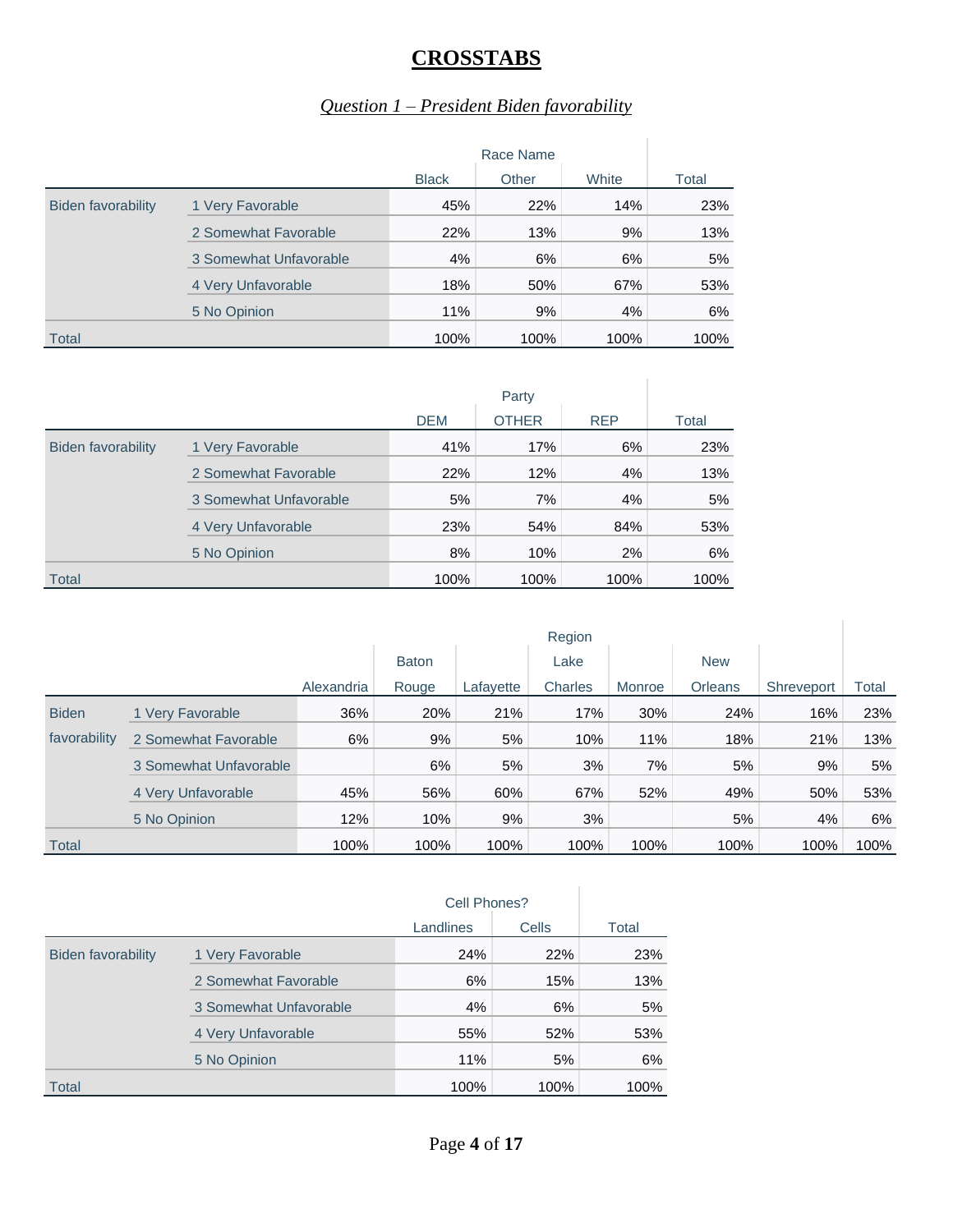|                           |                        | Gender |          |       |
|---------------------------|------------------------|--------|----------|-------|
|                           |                        | 1 Male | 2 Female | Total |
| <b>Biden favorability</b> | 1 Very Favorable       | 19%    | 26%      | 23%   |
|                           | 2 Somewhat Favorable   | 9%     | 16%      | 13%   |
|                           | 3 Somewhat Unfavorable | 6%     | 4%       | 5%    |
|                           | 4 Very Unfavorable     | 61%    | 46%      | 53%   |
|                           | 5 No Opinion           | 5%     | 8%       | 6%    |
| Total                     |                        | 100%   | 100%     | 100%  |

#### *Question 2 – President Biden handling coronavirus*

|                          |              | <b>Black</b> | Other | White | Total |
|--------------------------|--------------|--------------|-------|-------|-------|
| <b>Biden coronavirus</b> | 1 Excellent  | 44%          | 22%   | 11%   | 21%   |
|                          | 2 Good       | 28%          | 19%   | 12%   | 17%   |
|                          | 3 Fair       | 6%           | 13%   | 9%    | 8%    |
|                          | 4 Poor       | 17%          | 47%   | 66%   | 52%   |
|                          | 5 No Opinion | 6%           |       | 2%    | 3%    |
| <b>Total</b>             |              | 100%         | 100%  | 100%  | 100%  |

|                          |              | <b>DEM</b> | <b>OTHER</b> | <b>REP</b> | Total |
|--------------------------|--------------|------------|--------------|------------|-------|
| <b>Biden coronavirus</b> | 1 Excellent  | 37%        | 20%          | 3%         | 21%   |
|                          | 2 Good       | 30%        | 13%          | 4%         | 17%   |
|                          | 3 Fair       | 9%         | 7%           | 7%         | 8%    |
|                          | 4 Poor       | 20%        | 55%          | 83%        | 52%   |
|                          | 5 No Opinion | 4%         | 4%           | 2%         | 3%    |
| <b>Total</b>             |              | 100%       | 100%         | 100%       | 100%  |

|              |              | Region     |              |           |                     |        |                    |            |       |
|--------------|--------------|------------|--------------|-----------|---------------------|--------|--------------------|------------|-------|
|              |              |            | <b>Baton</b> |           |                     |        |                    |            |       |
|              |              | Alexandria | Rouge        | Lafayette | <b>Lake Charles</b> | Monroe | <b>New Orleans</b> | Shreveport | Total |
| <b>Biden</b> | 1 Excellent  | 27%        | 20%          | 21%       | 10%                 | 20%    | 23%                | 16%        | 21%   |
| coronavirus  | 2 Good       | 18%        | 11%          | 7%        | 17%                 | 20%    | 19%                | 25%        | 17%   |
|              | 3 Fair       | 3%         | 8%           | 9%        | 3%                  | 13%    | 9%                 | 4%         | 8%    |
|              | 4 Poor       | 45%        | 55%          | 58%       | 70%                 | 46%    | 46%                | 54%        | 52%   |
|              | 5 No Opinion | 6%         | 5%           | 5%        |                     |        | 3%                 |            | 3%    |
| Total        |              | 100%       | 100%         | 100%      | 100%                | 100%   | 100%               | 100%       | 100%  |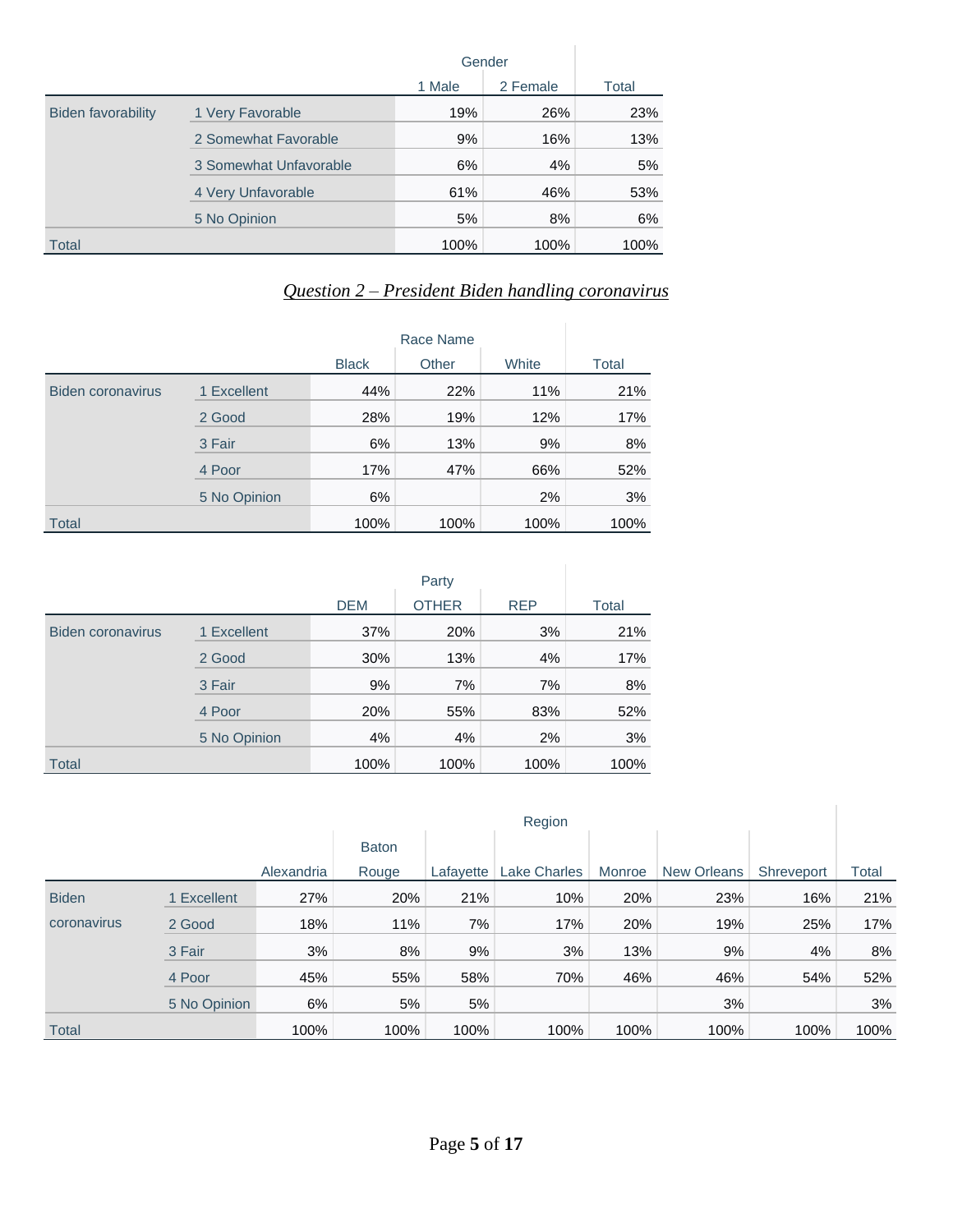|                          |              | Cell Phones? |              |       |
|--------------------------|--------------|--------------|--------------|-------|
|                          |              | Landlines    | <b>Cells</b> | Total |
| <b>Biden coronavirus</b> | 1 Excellent  | 21%          | 21%          | 21%   |
|                          | 2 Good       | 12%          | 18%          | 17%   |
|                          | 3 Fair       | 7%           | 8%           | 8%    |
|                          | 4 Poor       | 57%          | 50%          | 52%   |
|                          | 5 No Opinion | 4%           | 3%           | 3%    |
| <b>Total</b>             |              | 100%         | 100%         | 100%  |

|                          |              |        | Gender   |       |
|--------------------------|--------------|--------|----------|-------|
|                          |              | 1 Male | 2 Female | Total |
| <b>Biden coronavirus</b> | 1 Excellent  | 14%    | 26%      | 21%   |
|                          | 2 Good       | 17%    | 16%      | 17%   |
|                          | 3 Fair       | 7%     | 9%       | 8%    |
|                          | 4 Poor       | 58%    | 45%      | 52%   |
|                          | 5 No Opinion | 2%     | 4%       | 3%    |
| <b>Total</b>             |              | 100%   | 100%     | 100%  |

# *Question 3 – Governor Edwards favorability*

|                             |                        | <b>Black</b> | Other | White | Total |
|-----------------------------|------------------------|--------------|-------|-------|-------|
| <b>Edwards favorability</b> | 1 Very Favorable       | 46%          | 28%   | 20%   | 28%   |
|                             | 2 Somewhat Favorable   | 27%          | 22%   | 17%   | 20%   |
|                             | 3 Somewhat Unfavorable | 9%           | 19%   | 20%   | 17%   |
|                             | 4 Very Unfavorable     | 9%           | 25%   | 35%   | 27%   |
|                             | 5 No Opinion           | 9%           | 6%    | 7%    | 8%    |
| Total                       |                        | 100%         | 100%  | 100%  | 100%  |

|                             |                        |            | Party        |            |       |
|-----------------------------|------------------------|------------|--------------|------------|-------|
|                             |                        | <b>DEM</b> | <b>OTHER</b> | <b>REP</b> | Total |
| <b>Edwards favorability</b> | 1 Very Favorable       | 45%        | 29%          | 9%         | 28%   |
|                             | 2 Somewhat Favorable   | 28%        | 17%          | 13%        | 20%   |
|                             | 3 Somewhat Unfavorable | 11%        | 13%          | 26%        | 17%   |
|                             | 4 Very Unfavorable     | 10%        | 28%          | 46%        | 27%   |
|                             | 5 No Opinion           | 6%         | 13%          | 6%         | 8%    |
| <b>Total</b>                |                        | 100%       | 100%         | 100%       | 100%  |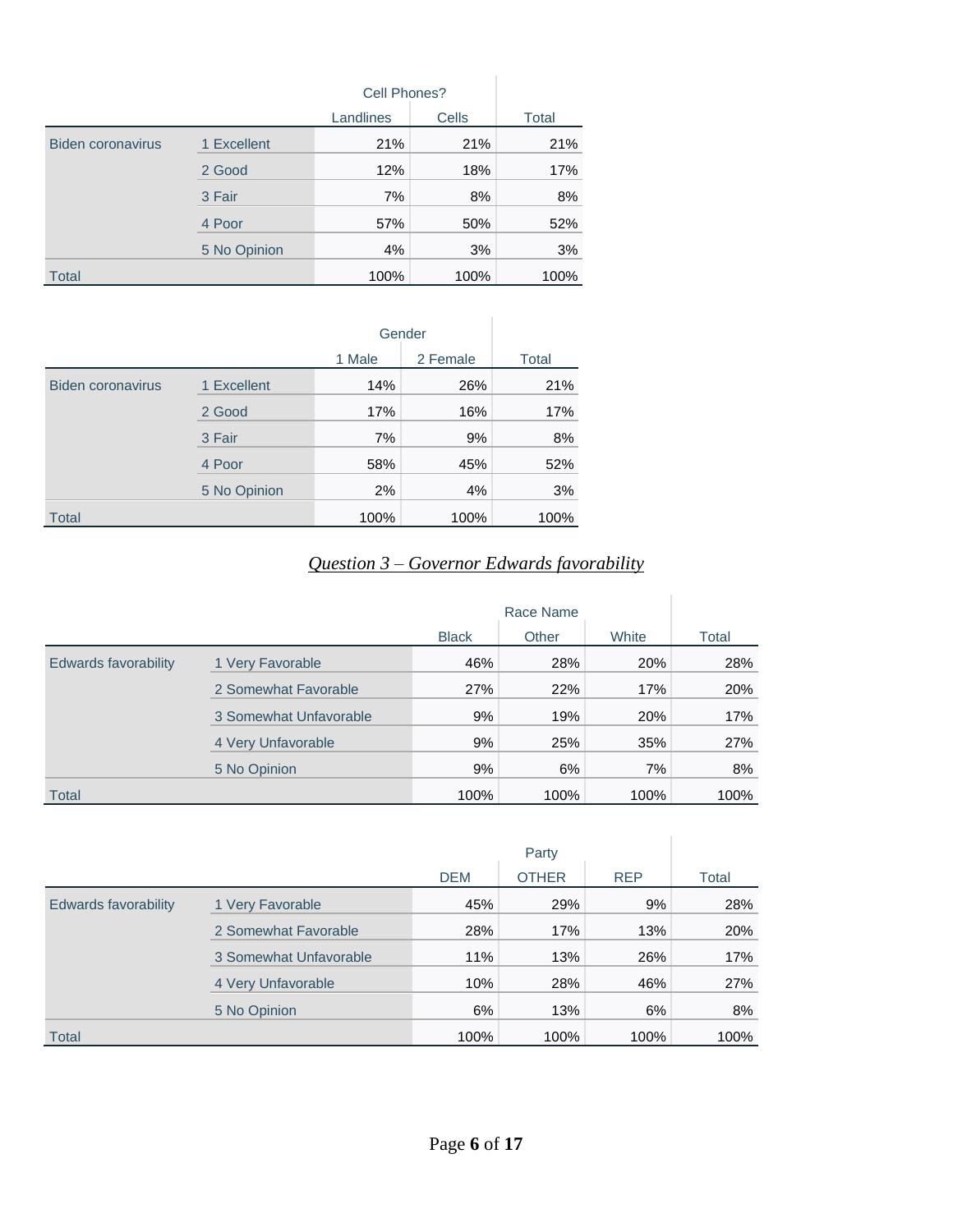|                |                        | Region     |              |           |         |        |                |            |       |
|----------------|------------------------|------------|--------------|-----------|---------|--------|----------------|------------|-------|
|                |                        |            | <b>Baton</b> |           | Lake    |        | <b>New</b>     |            |       |
|                |                        | Alexandria | Rouge        | Lafayette | Charles | Monroe | <b>Orleans</b> | Shreveport | Total |
| <b>Edwards</b> | 1 Very Favorable       | 39%        | 25%          | 17%       | 20%     | 31%    | 32%            | 25%        | 28%   |
| favorability   | 2 Somewhat Favorable   | 15%        | 20%          | 17%       | 7%      | 20%    | 24%            | 22%        | 20%   |
|                | 3 Somewhat Unfavorable | 12%        | 20%          | 15%       | 17%     | 11%    | 17%            | 22%        | 17%   |
|                | 4 Very Unfavorable     | 27%        | 27%          | 42%       | 40%     | 30%    | 20%            | 25%        | 27%   |
|                | 5 No Opinion           | 6%         | 7%           | 9%        | 17%     | 7%     | 7%             | 6%         | 8%    |
| <b>Total</b>   |                        | 100%       | 100%         | 100%      | 100%    | 100%   | 100%           | 100%       | 100%  |

|                      |                        | Cell Phones? |       |       |
|----------------------|------------------------|--------------|-------|-------|
|                      |                        | Landlines    | Cells | Total |
| Edwards favorability | 1 Very Favorable       | 28%          | 28%   | 28%   |
|                      | 2 Somewhat Favorable   | 19%          | 20%   | 20%   |
|                      | 3 Somewhat Unfavorable | 15%          | 18%   | 17%   |
|                      | 4 Very Unfavorable     | 25%          | 28%   | 27%   |
|                      | 5 No Opinion           | 13%          | 6%    | 8%    |
| Total                |                        | 100%         | 100%  | 100%  |

|                             |                        |        | Gender   |       |
|-----------------------------|------------------------|--------|----------|-------|
|                             |                        | 1 Male | 2 Female | Total |
| <b>Edwards favorability</b> | 1 Very Favorable       | 23%    | 32%      | 28%   |
|                             | 2 Somewhat Favorable   | 19%    | 22%      | 20%   |
|                             | 3 Somewhat Unfavorable | 18%    | 16%      | 17%   |
|                             | 4 Very Unfavorable     | 34%    | 21%      | 27%   |
|                             | 5 No Opinion           | 6%     | 9%       | 8%    |
| <b>Total</b>                |                        | 100%   | 100%     | 100%  |

#### *Question 4 – Governor Edwards handling coronavirus*

|                     |              | <b>Black</b> | Other | White | Total |
|---------------------|--------------|--------------|-------|-------|-------|
| Edwards coronavirus | 1 Excellent  | 41%          | 28%   | 22%   | 28%   |
|                     | 2 Good       | 36%          | 22%   | 14%   | 21%   |
|                     | 3 Fair       | 15%          | 16%   | 19%   | 18%   |
|                     | 4 Poor       | 7%           | 28%   | 40%   | 30%   |
|                     | 5 No Opinion | 2%           | 6%    | 4%    | 4%    |
| <b>Total</b>        |              | 100%         | 100%  | 100%  | 100%  |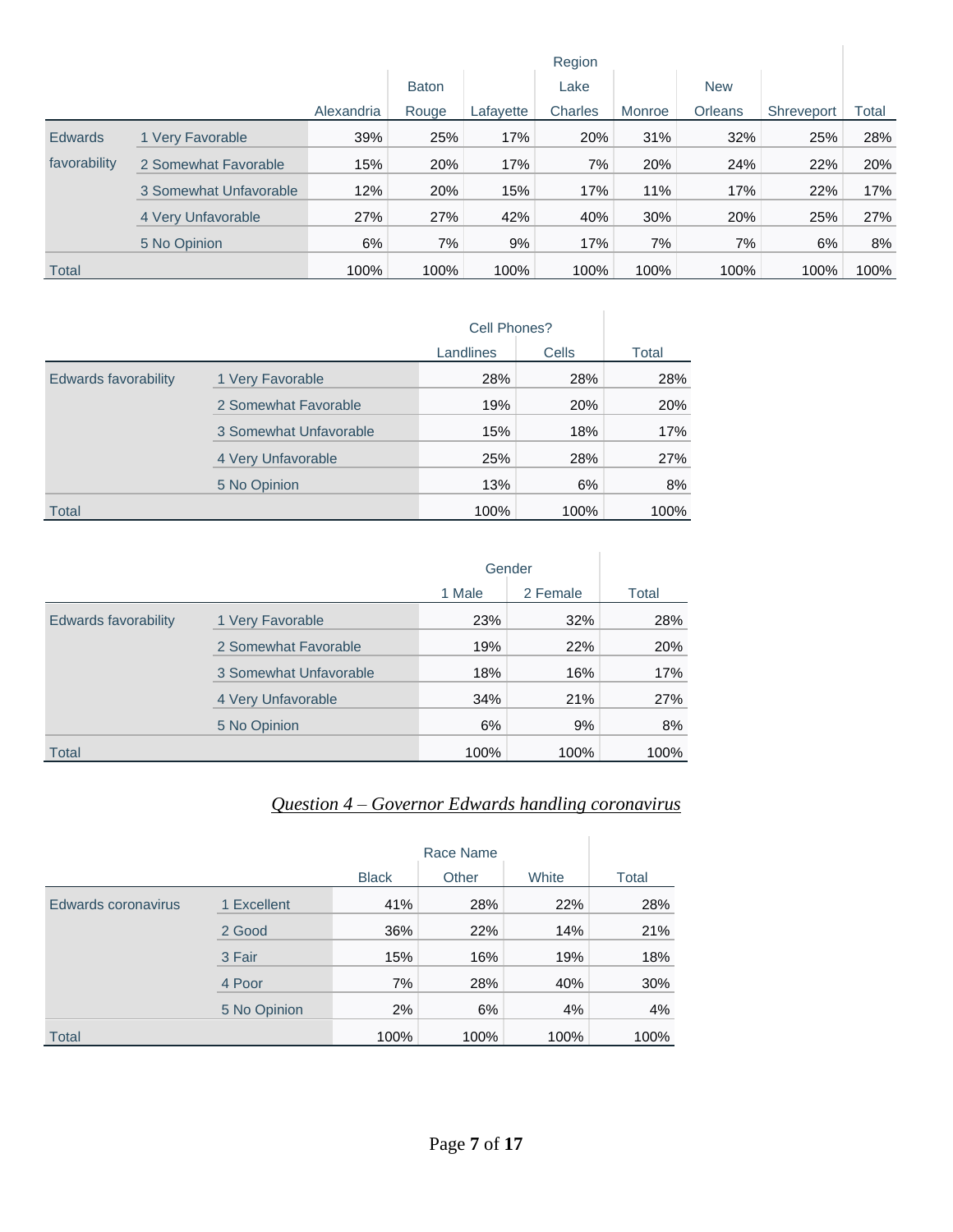|                     |              | <b>DEM</b> | <b>OTHER</b> | <b>REP</b> | Total |
|---------------------|--------------|------------|--------------|------------|-------|
| Edwards coronavirus | 1 Excellent  | 43%        | 31%          | 9%         | 28%   |
|                     | 2 Good       | 32%        | 18%          | 10%        | 21%   |
|                     | 3 Fair       | 14%        | 15%          | 24%        | 18%   |
|                     | 4 Poor       | 9%         | 30%          | 53%        | 30%   |
|                     | 5 No Opinion | 2%         | 6%           | 4%         | 4%    |
| <b>Total</b>        |              | 100%       | 100%         | 100%       | 100%  |

|                | Region       |            |              |           |         |        |                |            |       |
|----------------|--------------|------------|--------------|-----------|---------|--------|----------------|------------|-------|
|                |              |            | <b>Baton</b> |           | Lake    |        | <b>New</b>     |            |       |
|                |              | Alexandria | Rouge        | Lafayette | Charles | Monroe | <b>Orleans</b> | Shreveport | Total |
| <b>Edwards</b> | 1 Excellent  | 36%        | 29%          | 20%       | 13%     | 26%    | 32%            | 24%        | 28%   |
| coronavirus    | 2 Good       | 9%         | 15%          | 16%       | 13%     | 30%    | 23%            | 29%        | 21%   |
|                | 3 Fair       | 24%        | 18%          | 23%       | 17%     | 15%    | 17%            | 15%        | 18%   |
|                | 4 Poor       | 27%        | 34%          | 37%       | 53%     | 26%    | 23%            | 31%        | 30%   |
|                | 5 No Opinion | 3%         | 4%           | 4%        | 3%      | 4%     | 5%             | 1%         | 4%    |
| <b>Total</b>   |              | 100%       | 100%         | 100%      | 100%    | 100%   | 100%           | 100%       | 100%  |

|                     |              | Cell Phones? |       |       |
|---------------------|--------------|--------------|-------|-------|
|                     |              | Landlines    | Cells | Total |
| Edwards coronavirus | 1 Excellent  | 27%          | 28%   | 28%   |
|                     | 2 Good       | 19%          | 21%   | 21%   |
|                     | 3 Fair       | 19%          | 18%   | 18%   |
|                     | 4 Poor       | 28%          | 31%   | 30%   |
|                     | 5 No Opinion | 7%           | 3%    | 4%    |
| <b>Total</b>        |              | 100%         | 100%  | 100%  |

|                     |              | Gender |          |       |
|---------------------|--------------|--------|----------|-------|
|                     |              | 1 Male | 2 Female | Total |
| Edwards coronavirus | 1 Excellent  | 21%    | 33%      | 28%   |
|                     | 2 Good       | 19%    | 22%      | 21%   |
|                     | 3 Fair       | 21%    | 16%      | 18%   |
|                     | 4 Poor       | 36%    | 25%      | 30%   |
|                     | 5 No Opinion | 3%     | 4%       | 4%    |
| <b>Total</b>        |              | 100%   | 100%     | 100%  |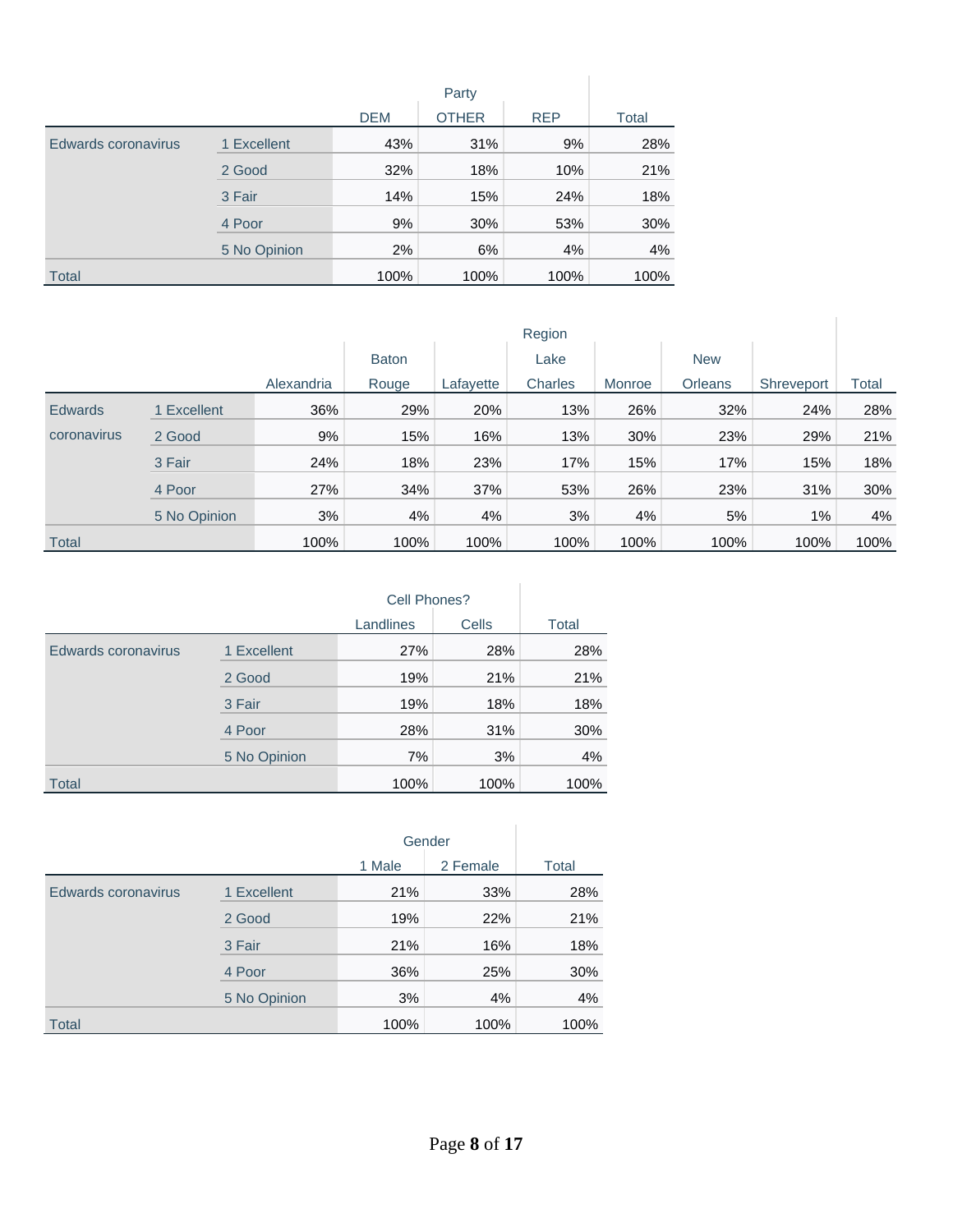# *Question 5 – Senator Cassidy favorability*

|                      |                        | Race Name    |       |       |       |
|----------------------|------------------------|--------------|-------|-------|-------|
|                      |                        | <b>Black</b> | Other | White | Total |
| Cassidy favorability | 1 Very Favorable       | 6%           | 6%    | 14%   | 12%   |
|                      | 2 Somewhat Favorable   | 30%          | 22%   | 25%   | 26%   |
|                      | 3 Somewhat Unfavorable | 23%          | 25%   | 17%   | 19%   |
|                      | 4 Very Unfavorable     | 24%          | 31%   | 33%   | 30%   |
|                      | 5 No Opinion           | 18%          | 16%   | 11%   | 13%   |
| Total                |                        | 100%         | 100%  | 100%  | 100%  |

|                      |                        | <b>DEM</b> | <b>OTHER</b> | <b>REP</b> | Total |
|----------------------|------------------------|------------|--------------|------------|-------|
| Cassidy favorability | 1 Very Favorable       | 9%         | 10%          | 15%        | 12%   |
|                      | 2 Somewhat Favorable   | 30%        | 28%          | 21%        | 26%   |
|                      | 3 Somewhat Unfavorable | 21%        | 21%          | 16%        | 19%   |
|                      | 4 Very Unfavorable     | 27%        | 25%          | 36%        | 30%   |
|                      | 5 No Opinion           | 13%        | 16%          | 11%        | 13%   |
| Total                |                        | 100%       | 100%         | 100%       | 100%  |

|              |                        | Region     |              |           |         |        |                |            |       |
|--------------|------------------------|------------|--------------|-----------|---------|--------|----------------|------------|-------|
|              |                        |            | <b>Baton</b> |           | Lake    |        | <b>New</b>     |            |       |
|              |                        | Alexandria | Rouge        | Lafayette | Charles | Monroe | <b>Orleans</b> | Shreveport | Total |
| Cassidy      | 1 Very Favorable       | 18%        | 10%          | 11%       | 10%     | 22%    | 10%            | 9%         | 12%   |
| favorability | 2 Somewhat Favorable   | 36%        | 22%          | 25%       | 33%     | 28%    | 25%            | 28%        | 26%   |
|              | 3 Somewhat Unfavorable | 15%        | 16%          | 16%       | 13%     | 15%    | 23%            | 25%        | 19%   |
|              | 4 Very Unfavorable     | 15%        | 39%          | 31%       | 30%     | 26%    | 30%            | 28%        | 30%   |
|              | 5 No Opinion           | 15%        | 14%          | 17%       | 13%     | 9%     | 12%            | 10%        | 13%   |
| Total        |                        | 100%       | 100%         | 100%      | 100%    | 100%   | 100%           | 100%       | 100%  |

|                      |                        | Cell Phones? |              |       |
|----------------------|------------------------|--------------|--------------|-------|
|                      |                        | Landlines    | <b>Cells</b> | Total |
| Cassidy favorability | 1 Very Favorable       | 22%          | 8%           | 12%   |
|                      | 2 Somewhat Favorable   | 28%          | 26%          | 26%   |
|                      | 3 Somewhat Unfavorable | 13%          | 21%          | 19%   |
|                      | 4 Very Unfavorable     | 21%          | 33%          | 30%   |
|                      | 5 No Opinion           | 16%          | 12%          | 13%   |
| Total                |                        | 100%         | 100%         | 100%  |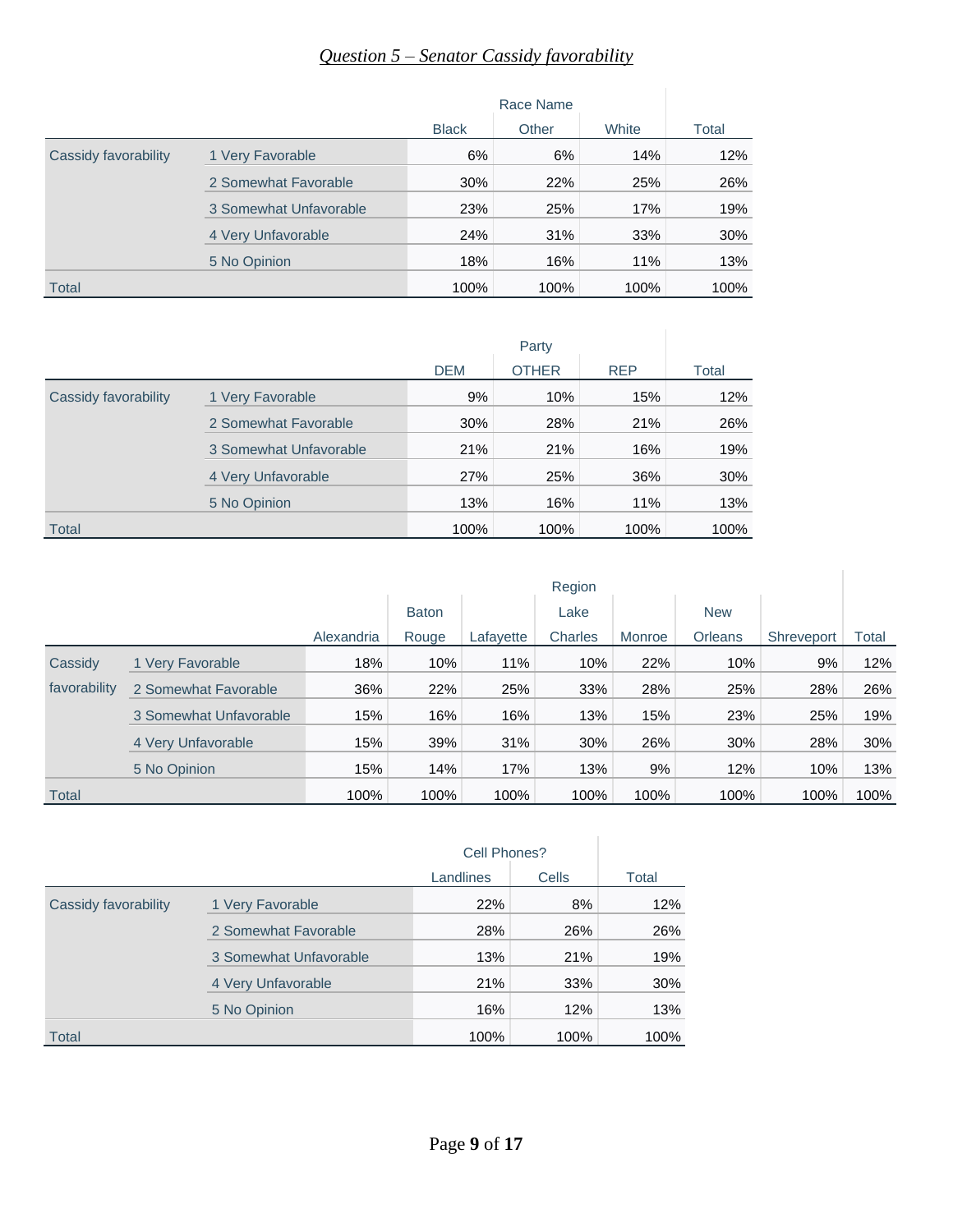|                      |                        |        | Gender   |       |
|----------------------|------------------------|--------|----------|-------|
|                      |                        | 1 Male | 2 Female | Total |
| Cassidy favorability | 1 Very Favorable       | 11%    | 12%      | 12%   |
|                      | 2 Somewhat Favorable   | 25%    | 27%      | 26%   |
|                      | 3 Somewhat Unfavorable | 21%    | 18%      | 19%   |
|                      | 4 Very Unfavorable     | 31%    | 29%      | 30%   |
|                      | 5 No Opinion           | 12%    | 14%      | 13%   |
| <b>Total</b>         |                        | 100%   | 100%     | 100%  |

# *Question 6 – Senator Kennedy favorability*

|                      |                        | Race Name    |       |       |       |
|----------------------|------------------------|--------------|-------|-------|-------|
|                      |                        | <b>Black</b> | Other | White | Total |
| Kennedy favorability | 1 Very Favorable       | 15%          | 31%   | 44%   | 36%   |
|                      | 2 Somewhat Favorable   | 12%          | 31%   | 18%   | 17%   |
|                      | 3 Somewhat Unfavorable | 14%          | 6%    | 7%    | 9%    |
|                      | 4 Very Unfavorable     | 44%          | 28%   | 23%   | 29%   |
|                      | 5 No Opinion           | 14%          | 3%    | 8%    | 10%   |
| <b>Total</b>         |                        | 100%         | 100%  | 100%  | 100%  |

|                      |                        |            | Party        |            |       |
|----------------------|------------------------|------------|--------------|------------|-------|
|                      |                        | <b>DEM</b> | <b>OTHER</b> | <b>REP</b> | Total |
| Kennedy favorability | 1 Very Favorable       | 19%        | 28%          | 57%        | 36%   |
|                      | 2 Somewhat Favorable   | 11%        | 27%          | 17%        | 17%   |
|                      | 3 Somewhat Unfavorable | 11%        | 9%           | 7%         | 9%    |
|                      | 4 Very Unfavorable     | 46%        | 27%          | 11%        | 29%   |
|                      | 5 No Opinion           | 11%        | 9%           | 7%         | 10%   |
| <b>Total</b>         |                        | 100%       | 100%         | 100%       | 100%  |

|              |                        |            |              |           | Region         |        |                |            |       |
|--------------|------------------------|------------|--------------|-----------|----------------|--------|----------------|------------|-------|
|              |                        |            | <b>Baton</b> |           | Lake           |        | <b>New</b>     |            |       |
|              |                        | Alexandria | Rouge        | Lafayette | <b>Charles</b> | Monroe | <b>Orleans</b> | Shreveport | Total |
| Kennedy      | 1 Very Favorable       | 36%        | 30%          | 47%       | 57%            | 43%    | 28%            | 40%        | 36%   |
| favorability | 2 Somewhat Favorable   | 27%        | 19%          | 10%       | 10%            | 15%    | 18%            | 18%        | 17%   |
|              | 3 Somewhat Unfavorable | 3%         | 8%           | 5%        | 7%             | 15%    | 9%             | 13%        | 9%    |
|              | 4 Very Unfavorable     | 18%        | 33%          | 22%       | 20%            | 22%    | 35%            | 24%        | 29%   |
|              | 5 No Opinion           | 15%        | 10%          | 16%       | 7%             | 6%     | 8%             | 6%         | 10%   |
| Total        |                        | 100%       | 100%         | 100%      | 100%           | 100%   | 100%           | 100%       | 100%  |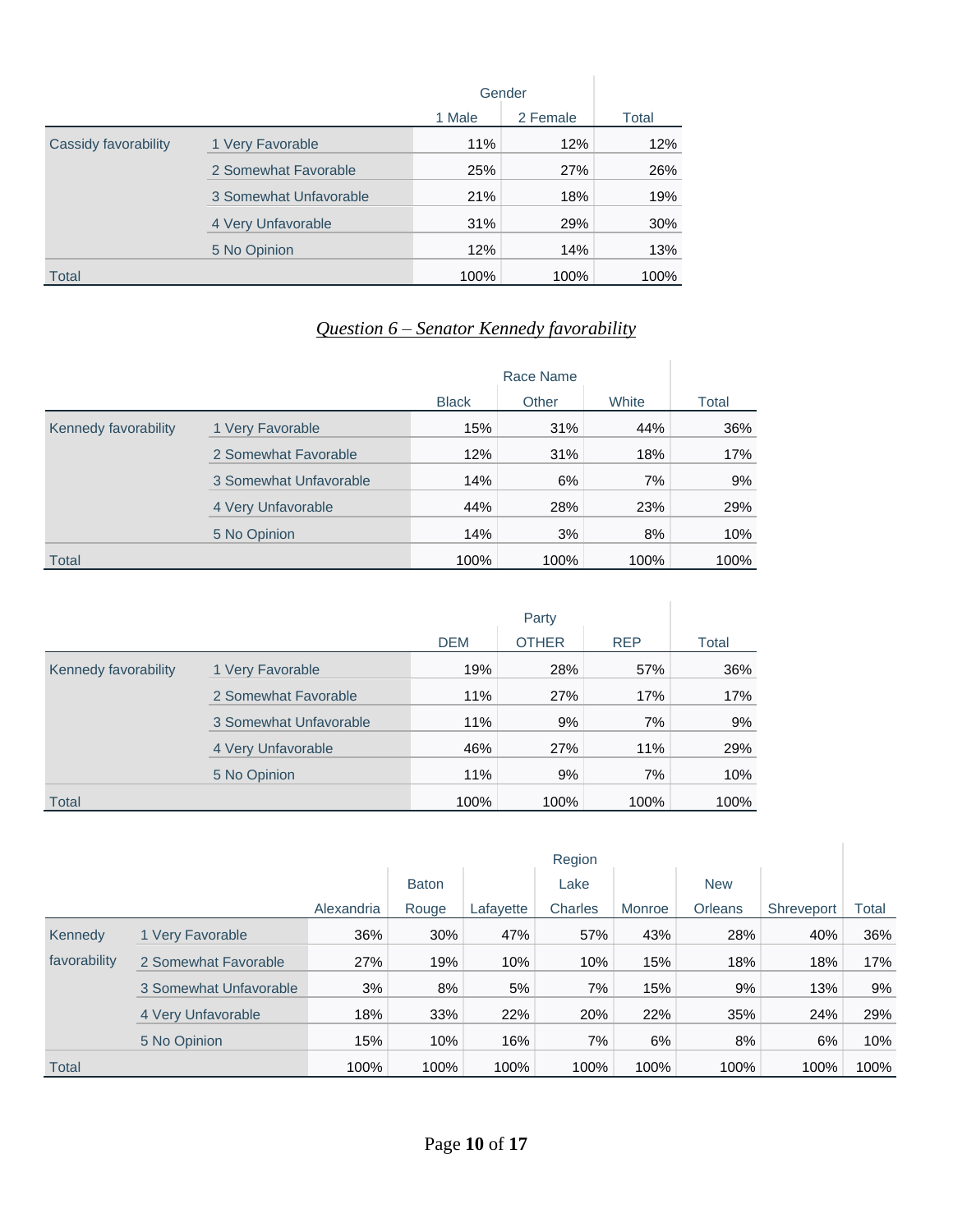|                      |                        | Cell Phones? |       |       |
|----------------------|------------------------|--------------|-------|-------|
|                      |                        | Landlines    | Cells | Total |
| Kennedy favorability | 1 Very Favorable       | 41%          | 34%   | 36%   |
|                      | 2 Somewhat Favorable   | 22%          | 15%   | 17%   |
|                      | 3 Somewhat Unfavorable | 8%           | 9%    | 9%    |
|                      | 4 Very Unfavorable     | 18%          | 32%   | 29%   |
|                      | 5 No Opinion           | 11%          | 9%    | 10%   |
| Total                |                        | 100%         | 100%  | 100%  |

|                      |                        |        | Gender   |       |
|----------------------|------------------------|--------|----------|-------|
|                      |                        | 1 Male | 2 Female | Total |
| Kennedy favorability | 1 Very Favorable       | 42%    | 30%      | 36%   |
|                      | 2 Somewhat Favorable   | 17%    | 17%      | 17%   |
|                      | 3 Somewhat Unfavorable | 10%    | 8%       | 9%    |
|                      | 4 Very Unfavorable     | 24%    | 33%      | 29%   |
|                      | 5 No Opinion           | 7%     | 12%      | 10%   |
| Total                |                        | 100%   | 100%     | 100%  |

# *Question 7 – U.S. Senate (generic ballot test)*

|                          |              |              | Race Name |       |       |
|--------------------------|--------------|--------------|-----------|-------|-------|
|                          |              | <b>Black</b> | Other     | White | Total |
| US Senate generic ballot | 1 Democrat   | 62%          | 31%       | 22%   | 33%   |
|                          | 2 Republican | 15%          | 50%       | 65%   | 51%   |
|                          | 3 Undecided  | 23%          | 19%       | 13%   | 16%   |
| <b>Total</b>             |              | 100%         | 100%      | 100%  | 100%  |

|                          |              |            | Party        |            |       |
|--------------------------|--------------|------------|--------------|------------|-------|
|                          |              | <b>DEM</b> | <b>OTHER</b> | <b>REP</b> | Total |
| US Senate generic ballot | 1 Democrat   | 62%        | 26%          | 7%         | 33%   |
|                          | 2 Republican | 21%        | 50%          | 83%        | 51%   |
|                          | 3 Undecided  | 16%        | 24%          | 10%        | 16%   |
| <b>Total</b>             |              | 100%       | 100%         | 100%       | 100%  |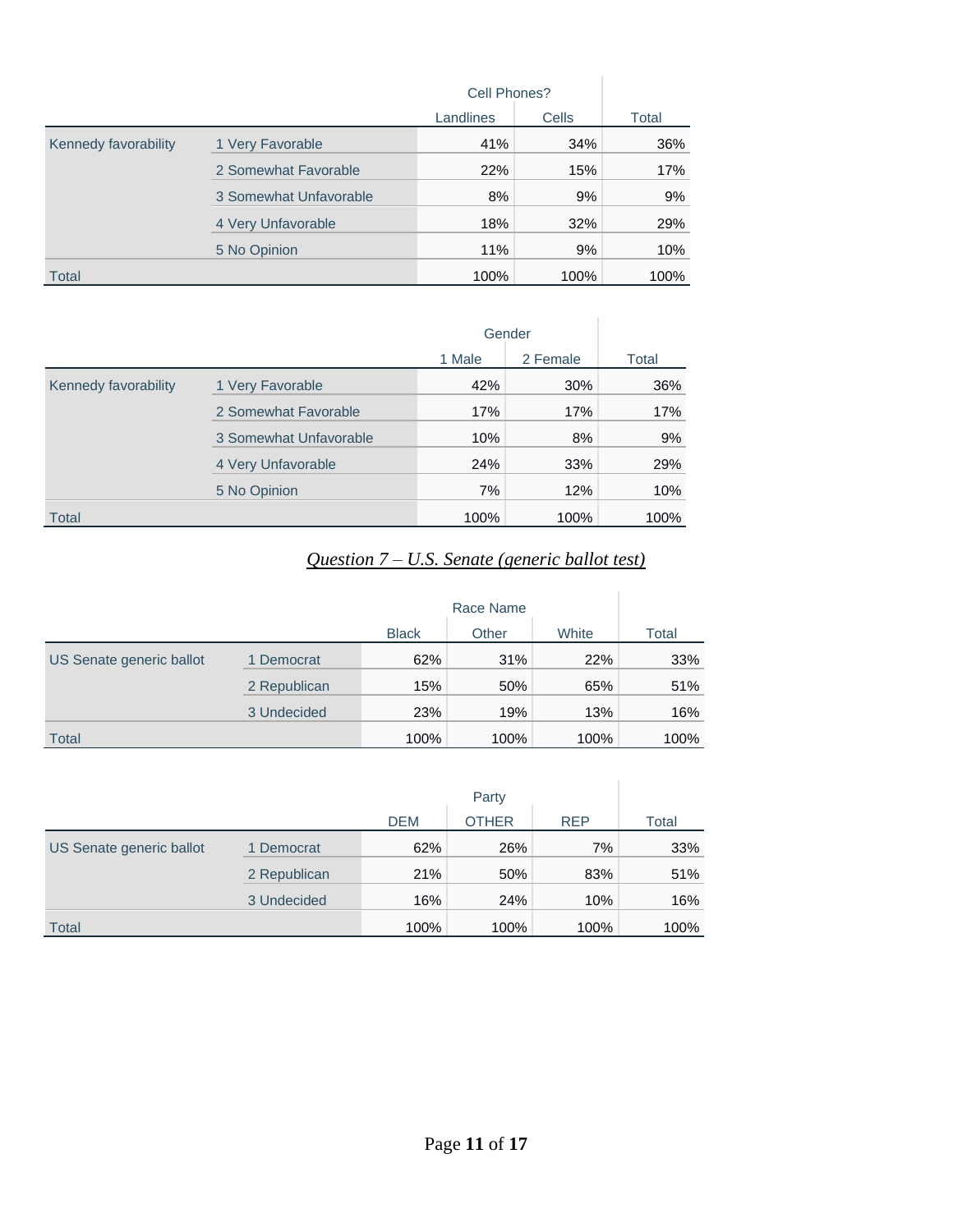| Region           |              |            |              |           |         |        |                |            |              |
|------------------|--------------|------------|--------------|-----------|---------|--------|----------------|------------|--------------|
|                  |              |            | <b>Baton</b> |           | Lake    |        | <b>New</b>     |            |              |
|                  |              | Alexandria | Rouge        | Lafayette | Charles | Monroe | <b>Orleans</b> | Shreveport | <b>Total</b> |
| <b>US Senate</b> | 1 Democrat   | 42%        | 32%          | 25%       | 27%     | 37%    | 36%            | 34%        | 33%          |
| generic ballot   | 2 Republican | 52%        | 48%          | 64%       | 63%     | 52%    | 45%            | 51%        | 51%          |
|                  | 3 Undecided  | 6%         | 20%          | 11%       | 10%     | 11%    | 19%            | 15%        | 16%          |
| Total            |              | 100%       | 100%         | 100%      | 100%    | 100%   | 100%           | 100%       | 100%         |

|                          |              | Cell Phones? |       |       |
|--------------------------|--------------|--------------|-------|-------|
|                          |              | Landlines    | Cells | Total |
| US Senate generic ballot | 1 Democrat   | 30%          | 34%   | 33%   |
|                          | 2 Republican | 58%          | 49%   | 51%   |
|                          | 3 Undecided  | 11%          | 17%   | 16%   |
| <b>Total</b>             |              | 100%         | 100%  | 100%  |

|                          |              |        | Gender   |       |
|--------------------------|--------------|--------|----------|-------|
|                          |              | 1 Male | 2 Female | Total |
| US Senate generic ballot | 1 Democrat   | 27%    | 39%      | 33%   |
|                          | 2 Republican | 58%    | 44%      | 51%   |
|                          | 3 Undecided  | 15%    | 16%      | 16%   |
| <b>Total</b>             |              | 100%   | 100%     | 100%  |

# *Question 8 – U.S. Senate (ballot test)*

|                         |             |              | Race Name |       |       |
|-------------------------|-------------|--------------|-----------|-------|-------|
|                         |             | <b>Black</b> | Other     | White | Total |
| <b>US Senate ballot</b> | 1 Chambers  | 30%          | 13%       | 8%    | 14%   |
|                         | 2 Kennedy   | 15%          | 50%       | 68%   | 53%   |
|                         | 3 Mixon     | 10%          | 6%        | 5%    | 7%    |
|                         | 4 Steib     | 7%           |           | 1%    | 3%    |
|                         | 5 Undecided | 36%          | 31%       | 17%   | 23%   |
| <b>Total</b>            |             | 100%         | 100%      | 100%  | 100%  |

|                         |             |            | Party        |            |       |
|-------------------------|-------------|------------|--------------|------------|-------|
|                         |             | <b>DEM</b> | <b>OTHER</b> | <b>REP</b> | Total |
| <b>US Senate ballot</b> | 1 Chambers  | 25%        | 14%          | 3%         | 14%   |
|                         | 2 Kennedy   | 22%        | 54%          | 86%        | 53%   |
|                         | 3 Mixon     | 13%        | 4%           | 2%         | 7%    |
|                         | 4 Steib     | 6%         | 2%           | $0\%$      | 3%    |
|                         | 5 Undecided | 34%        | 27%          | 9%         | 23%   |
| <b>Total</b>            |             | 100%       | 100%         | 100%       | 100%  |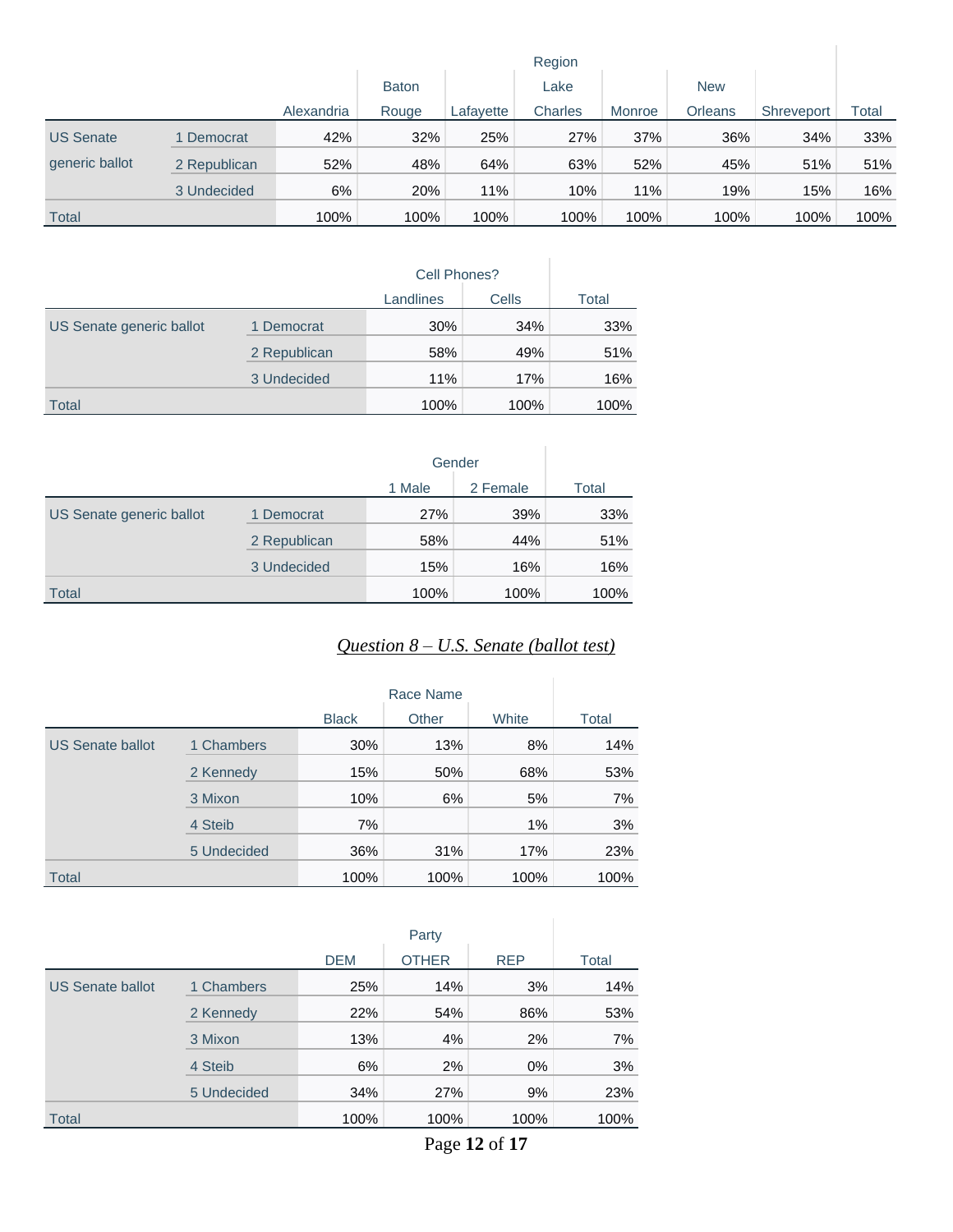|                  |             | Region     |             |           |                     |        |             |            |       |
|------------------|-------------|------------|-------------|-----------|---------------------|--------|-------------|------------|-------|
|                  |             | Alexandria | Baton Rouge | Lafayette | <b>Lake Charles</b> | Monroe | New Orleans | Shreveport | Total |
| <b>US Senate</b> | 1 Chambers  | 9%         | 16%         | 10%       | 13%                 | 7%     | 18%         | 10%        | 14%   |
| ballot           | 2 Kennedy   | 55%        | 51%         | 60%       | 70%                 | 52%    | 48%         | 56%        | 53%   |
|                  | 3 Mixon     | 9%         | 9%          | 7%        | 3%                  | 9%     | 6%          | 4%         | 7%    |
|                  | 4 Steib     | 6%         | 4%          | 4%        |                     | 2%     | 3%          |            | 3%    |
|                  | 5 Undecided | 21%        | 20%         | 19%       | 13%                 | 30%    | 25%         | 29%        | 23%   |
| <b>Total</b>     |             | 100%       | 100%        | 100%      | 100%                | 100%   | 100%        | 100%       | 100%  |

|                         |             | Cell Phones? |       |       |
|-------------------------|-------------|--------------|-------|-------|
|                         |             | Landlines    | Cells | Total |
| <b>US Senate ballot</b> | 1 Chambers  | 13%          | 14%   | 14%   |
|                         | 2 Kennedy   | 62%          | 50%   | 53%   |
|                         | 3 Mixon     | 6%           | 7%    | 7%    |
|                         | 4 Steib     | $1\%$        | 3%    | 3%    |
|                         | 5 Undecided | 17%          | 25%   | 23%   |
| <b>Total</b>            |             | 100%         | 100%  | 100%  |

|                         |             |        | Gender   |       |
|-------------------------|-------------|--------|----------|-------|
|                         |             | 1 Male | 2 Female | Total |
| <b>US Senate ballot</b> | 1 Chambers  | 13%    | 16%      | 14%   |
|                         | 2 Kennedy   | 61%    | 46%      | 53%   |
|                         | 3 Mixon     | 7%     | 7%       | 7%    |
|                         | 4 Steib     | 1%     | 4%       | 3%    |
|                         | 5 Undecided | 19%    | 27%      | 23%   |
| <b>Total</b>            |             | 100%   | 100%     | 100%  |

# *Question 9 – Governor (generic ballot test)*

|                         |              |              | Race Name |       |       |
|-------------------------|--------------|--------------|-----------|-------|-------|
|                         |              | <b>Black</b> | Other     | White | Total |
| Governor generic ballot | 1 Democrat   | 62%          | 41%       | 20%   | 33%   |
|                         | 2 Republican | 14%          | 47%       | 65%   | 50%   |
|                         | 3 Undecided  | 24%          | 13%       | 15%   | 17%   |
| <b>Total</b>            |              | 100%         | 100%      | 100%  | 100%  |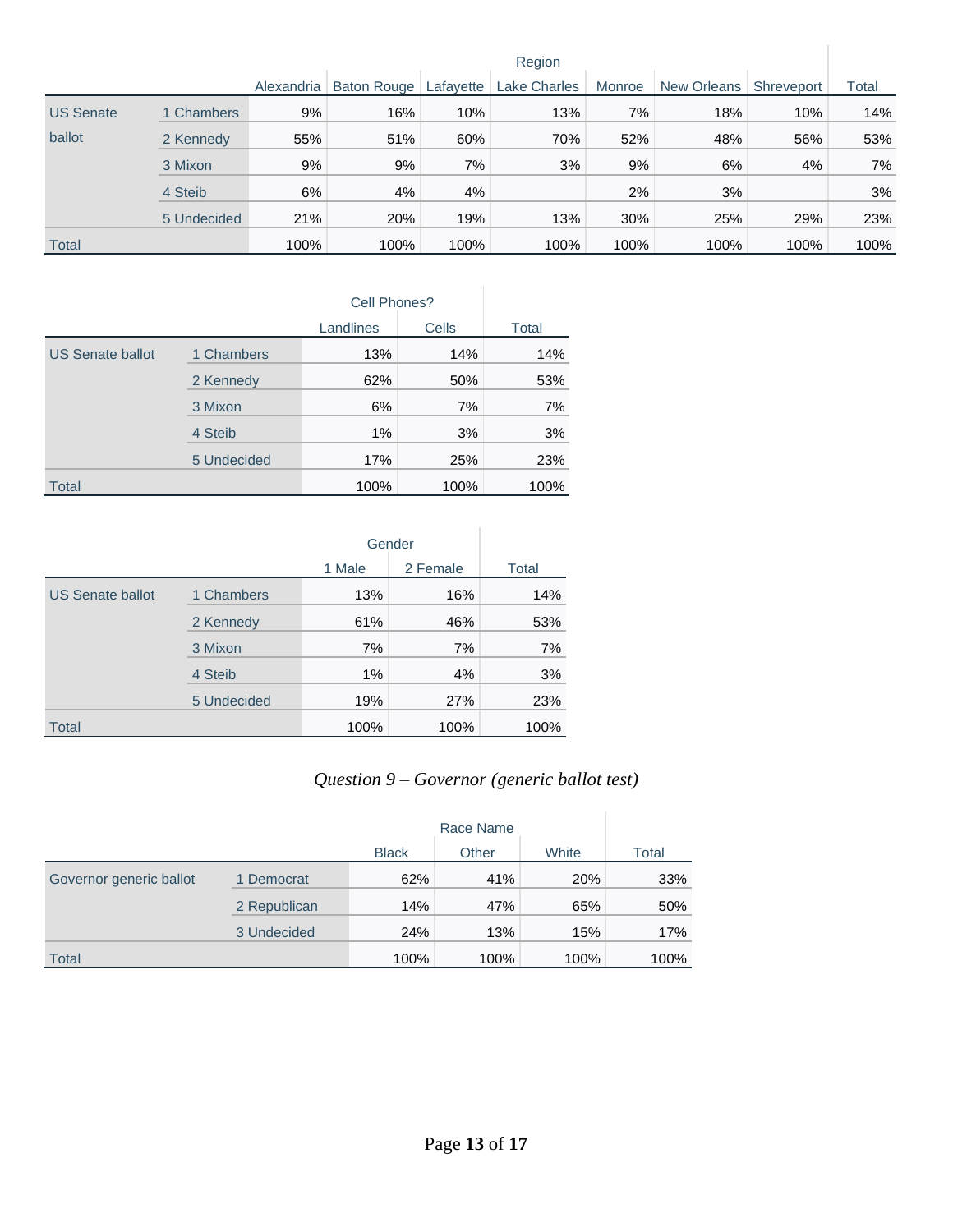|                         |              | <b>DEM</b> | <b>OTHER</b> | <b>REP</b> | Total |
|-------------------------|--------------|------------|--------------|------------|-------|
| Governor generic ballot | 1 Democrat   | 61%        | 27%          | 5%         | 33%   |
|                         | 2 Republican | 21%        | 48%          | 83%        | 50%   |
|                         | 3 Undecided  | 18%        | 25%          | 12%        | 17%   |
| <b>Total</b>            |              | 100%       | 100%         | 100%       | 100%  |

|                  |              | Region     |              |           |         |        |                |            |       |
|------------------|--------------|------------|--------------|-----------|---------|--------|----------------|------------|-------|
|                  |              |            | <b>Baton</b> |           | Lake    |        | <b>New</b>     |            |       |
|                  |              | Alexandria | Rouge        | Lafayette | Charles | Monroe | <b>Orleans</b> | Shreveport | Total |
| Governor generic | Democrat     | 42%        | 34%          | 22%       | 17%     | 31%    | 36%            | 35%        | 33%   |
| ballot           | 2 Republican | 45%        | 46%          | 64%       | 67%     | 48%    | 46%            | 51%        | 50%   |
|                  | 3 Undecided  | 12%        | 20%          | 14%       | 17%     | 20%    | 18%            | 13%        | 17%   |
| <b>Total</b>     |              | 100%       | 100%         | 100%      | 100%    | 100%   | 100%           | 100%       | 100%  |

|                         |              | Cell Phones? |       |       |
|-------------------------|--------------|--------------|-------|-------|
|                         |              | Landlines    | Cells | Total |
| Governor generic ballot | 1 Democrat   | 26%          | 34%   | 33%   |
|                         | 2 Republican | 57%          | 48%   | 50%   |
|                         | 3 Undecided  | 17%          | 17%   | 17%   |
| <b>Total</b>            |              | 100%         | 100%  | 100%  |

|                         |              |        | Gender     |       |
|-------------------------|--------------|--------|------------|-------|
|                         |              | 1 Male | 2 Female   | Total |
| Governor generic ballot | 1 Democrat   | 27%    | 37%        | 33%   |
|                         | 2 Republican | 58%    | 43%        | 50%   |
|                         | 3 Undecided  | 14%    | <b>20%</b> | 17%   |
| <b>Total</b>            |              | 100%   | 100%       | 100%  |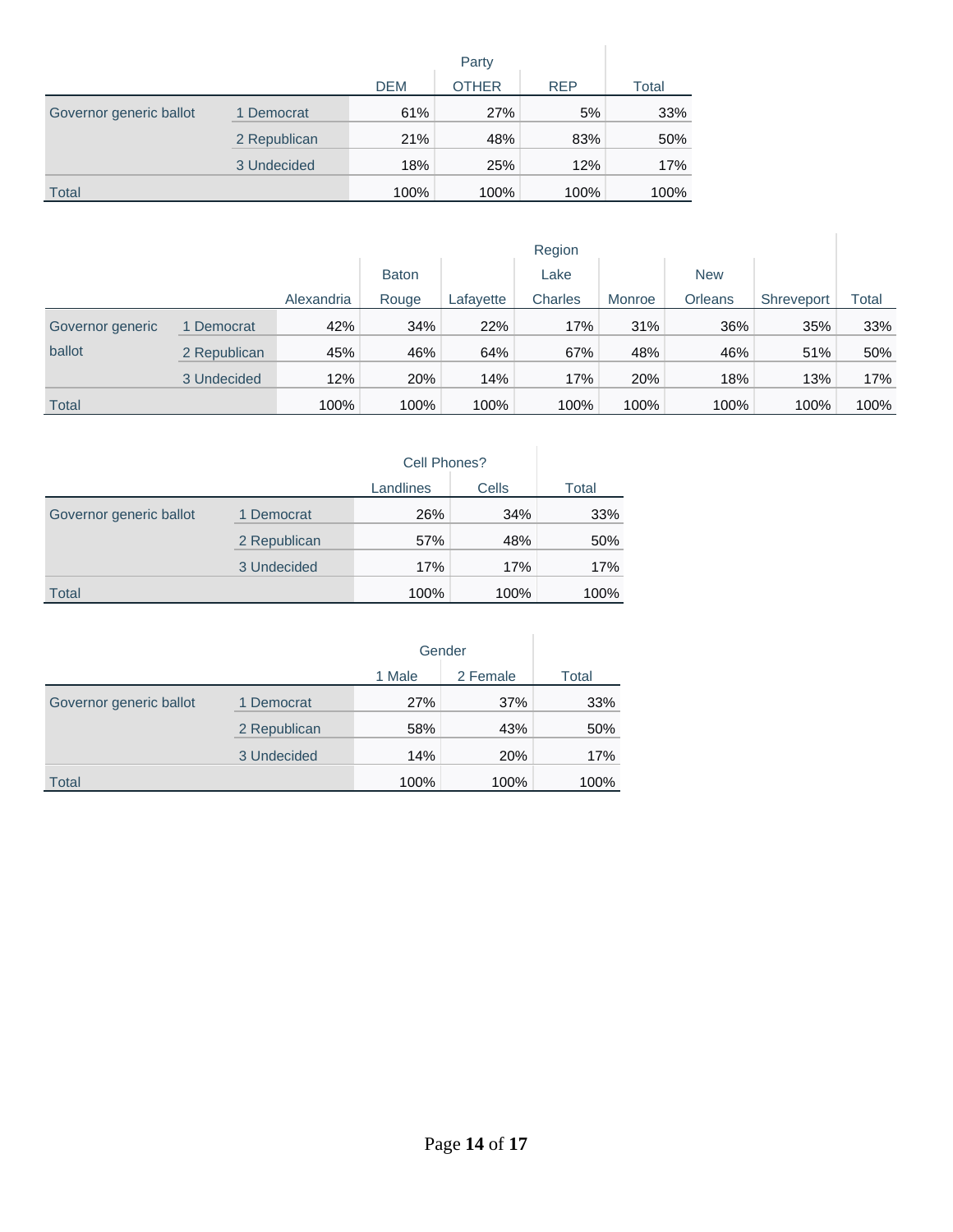# *Question 10 – Governor (ballot test)*

|                 |             | Race Name    |       |       |       |  |
|-----------------|-------------|--------------|-------|-------|-------|--|
|                 |             | <b>Black</b> | Other | White | Total |  |
| Governor ballot | 1 Broome    | 31%          | 16%   | 7%    | 14%   |  |
|                 | 2 Cassidy   | 4%           | 19%   | 12%   | 10%   |  |
|                 | 3 Hewitt    | 2%           |       | 2%    | 2%    |  |
|                 | 4 Kennedy   | 9%           | 25%   | 28%   | 22%   |  |
|                 | 5 Landry    | 2%           | 6%    | 15%   | 11%   |  |
|                 | 6 Nungesser | $1\%$        | 6%    | 9%    | 7%    |  |
|                 | 7 Schroder  | 1%           |       | 1%    | 1%    |  |
|                 | 8 Smith     | 8%           | 6%    | 2%    | 4%    |  |
|                 | 9 Undecided | 42%          | 22%   | 24%   | 29%   |  |
| <b>Total</b>    |             | 100%         | 100%  | 100%  | 100%  |  |

|                 |             | Party      |              |            |       |  |  |
|-----------------|-------------|------------|--------------|------------|-------|--|--|
|                 |             | <b>DEM</b> | <b>OTHER</b> | <b>REP</b> | Total |  |  |
| Governor ballot | 1 Broome    | 28%        | 9%           | 2%         | 14%   |  |  |
|                 | 2 Cassidy   | 7%         | 13%          | 12%        | 10%   |  |  |
|                 | 3 Hewitt    | 2%         | 1%           | 3%         | 2%    |  |  |
|                 | 4 Kennedy   | 11%        | 24%          | 34%        | 22%   |  |  |
|                 | 5 Landry    | 2%         | 13%          | 20%        | 11%   |  |  |
|                 | 6 Nungesser | 4%         | 8%           | 9%         | 7%    |  |  |
|                 | 7 Schroder  | 2%         |              | 2%         | $1\%$ |  |  |
|                 | 8 Smith     | 9%         | 1%           | $0\%$      | 4%    |  |  |
|                 | 9 Undecided | 36%        | 32%          | 18%        | 29%   |  |  |
| <b>Total</b>    |             | 100%       | 100%         | 100%       | 100%  |  |  |

|                          |             |            | Region       |           |                     |        |             |            |       |
|--------------------------|-------------|------------|--------------|-----------|---------------------|--------|-------------|------------|-------|
|                          |             |            | <b>Baton</b> |           |                     |        |             |            |       |
|                          |             | Alexandria | Rouge        | Lafayette | <b>Lake Charles</b> | Monroe | New Orleans | Shreveport | Total |
| Governor ballot 1 Broome |             | 15%        | 16%          | 9%        | 17%                 | 9%     | 15%         | 15%        | 14%   |
|                          | 2 Cassidy   | 18%        | 7%           | 7%        | 13%                 | 9%     | 11%         | 12%        | 10%   |
|                          | 3 Hewitt    |            | 2%           | 2%        |                     | 6%     | 2%          | $1\%$      | 2%    |
|                          | 4 Kennedy   | 24%        | 20%          | 21%       | 47%                 | 30%    | 18%         | 22%        | 22%   |
|                          | 5 Landry    | 6%         | 16%          | 23%       | 10%                 | 7%     | 7%          | 7%         | 11%   |
|                          | 6 Nungesser | 3%         | 6%           | 5%        | 7%                  | 9%     | 9%          | $1\%$      | 7%    |
|                          | 7 Schroder  |            | $1\%$        | $1\%$     |                     | 2%     | $1\%$       | 4%         | $1\%$ |
|                          | 8 Smith     | 3%         | 4%           | 4%        |                     | 4%     | 4%          | 6%         | 4%    |
|                          | 9 Undecided | 30%        | 28%          | 27%       | 7%                  | 24%    | 33%         | 31%        | 29%   |
| <b>Total</b>             |             | 100%       | 100%         | 100%      | 100%                | 100%   | 100%        | 100%       | 100%  |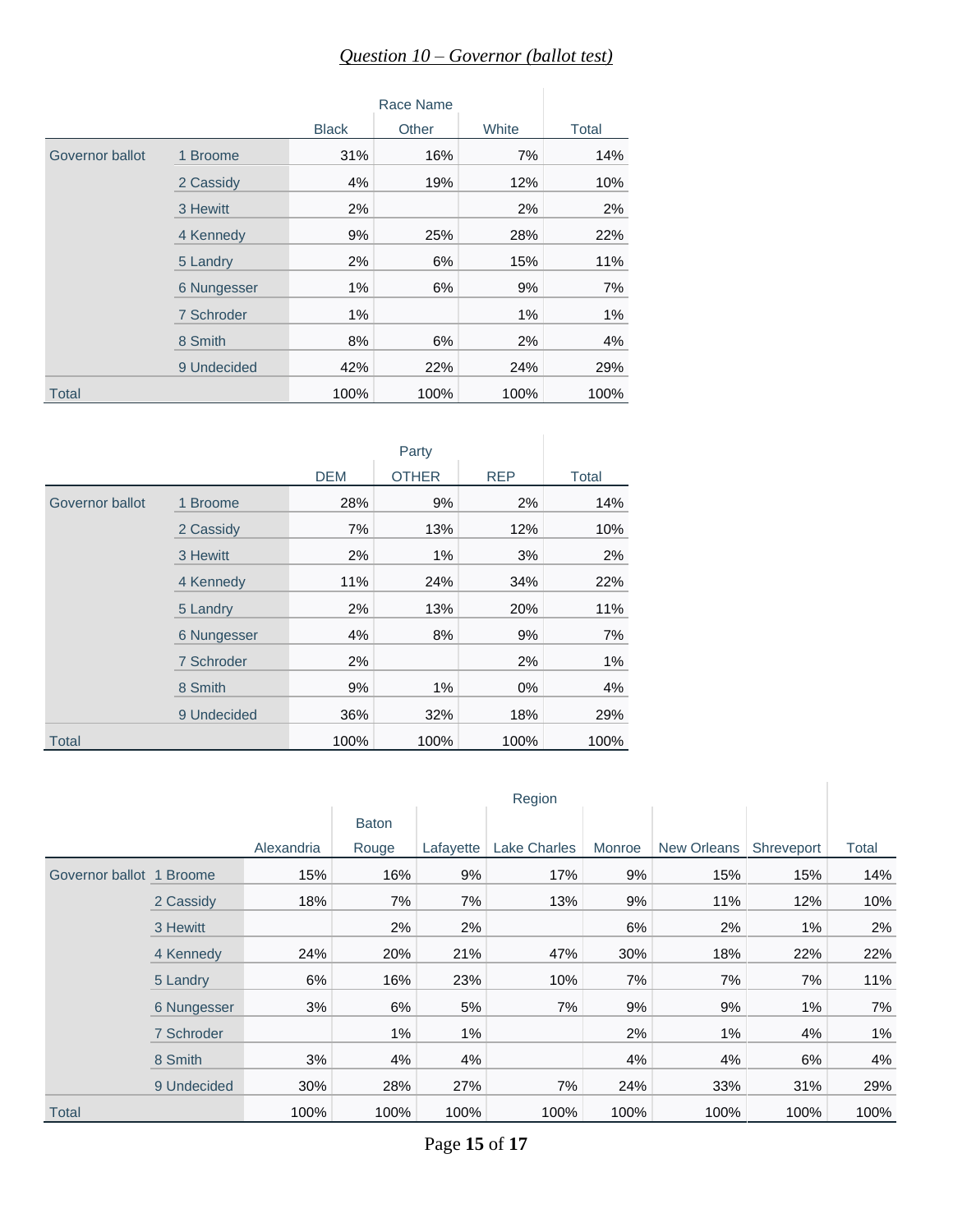|                 |             | Cell Phones? |       |       |
|-----------------|-------------|--------------|-------|-------|
|                 |             | Landlines    | Cells | Total |
| Governor ballot | 1 Broome    | 16%          | 14%   | 14%   |
|                 | 2 Cassidy   | 22%          | 6%    | 10%   |
|                 | 3 Hewitt    | 4%           | $1\%$ | 2%    |
|                 | 4 Kennedy   | 26%          | 21%   | 22%   |
|                 | 5 Landry    | 6%           | 13%   | 11%   |
|                 | 6 Nungesser | 6%           | 7%    | 7%    |
|                 | 7 Schroder  | $1\%$        | $1\%$ | 1%    |
|                 | 8 Smith     | $1\%$        | 5%    | 4%    |
|                 | 9 Undecided | 18%          | 32%   | 29%   |
| <b>Total</b>    |             | 100%         | 100%  | 100%  |

|                 |             | Gender |          |       |
|-----------------|-------------|--------|----------|-------|
|                 |             | 1 Male | 2 Female | Total |
| Governor ballot | 1 Broome    | 11%    | 17%      | 14%   |
|                 | 2 Cassidy   | 12%    | 8%       | 10%   |
|                 | 3 Hewitt    | 1%     | 3%       | 2%    |
|                 | 4 Kennedy   | 24%    | 21%      | 22%   |
|                 | 5 Landry    | 14%    | 9%       | 11%   |
|                 | 6 Nungesser | 7%     | 7%       | 7%    |
|                 | 7 Schroder  | 2%     | 1%       | $1\%$ |
|                 | 8 Smith     | 5%     | 3%       | 4%    |
|                 | 9 Undecided | 25%    | 32%      | 29%   |
| <b>Total</b>    |             | 100%   | 100%     | 100%  |